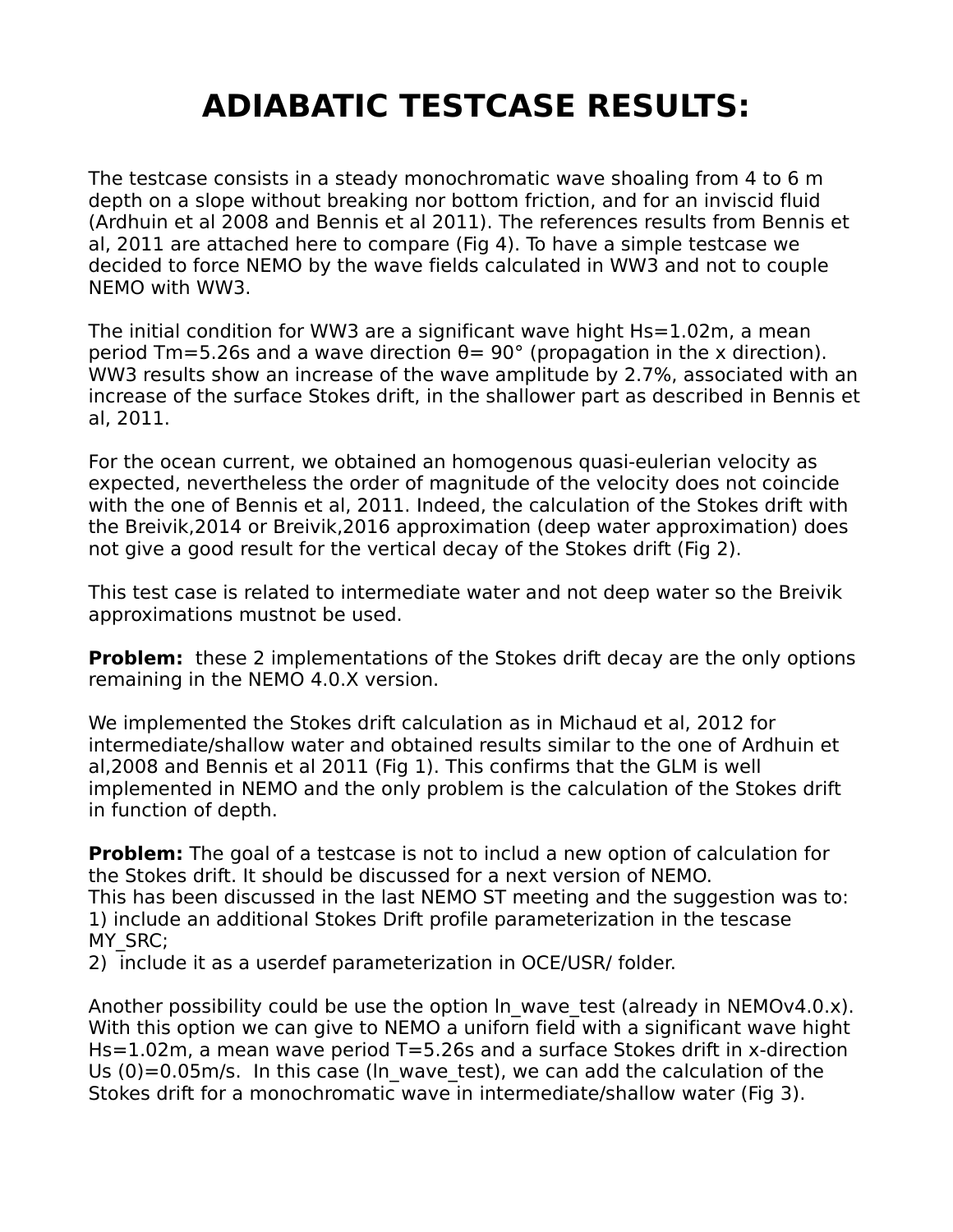**Problem :** The significant wave high and the surface Stokes drift are constant and we neglect the effect of the bottom on the propagation of the wave field (obtained with WW3).



Fig 1: Results obtained with the calculation of the Stokes drift for intermediate/shallow water in NEMO after 900s. Top left: Stokes drift Us (m/s) Top right: Quasi-eulerian velocity u (m/s) Bottom: Lagrangian velocity uTot=Us+u (m/s)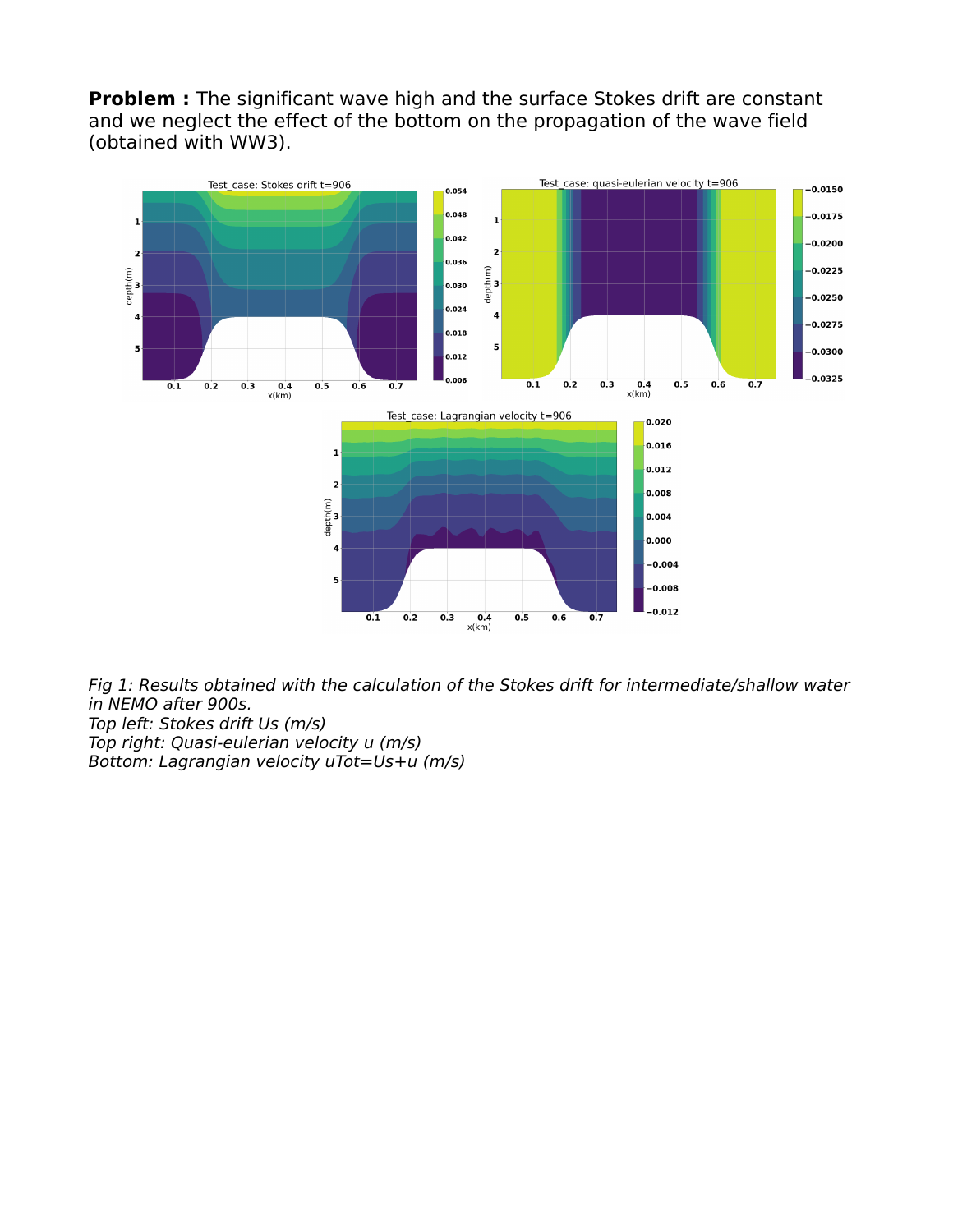

Fig 2: Results obtained with the Breivik, 2016 implementation for the Stokes drift (deep water), after 900s. Top left: Stokes drift Us (m/s)

Top right: Quasi-eulerian velocity u (m/s) Bottom: Lagrangian velocity uTot=Us+u (m/s)



Fig 3: Results obtained using the ln\_wave\_test option and a monochromatic calculation for the Stokes drift, after 900s. Top left: Stokes drift Us (m/s) Top right: Quasi-eulerian velocity u (m/s) Bottom: Lagrangian velocity uTot=Us+u (m/s)